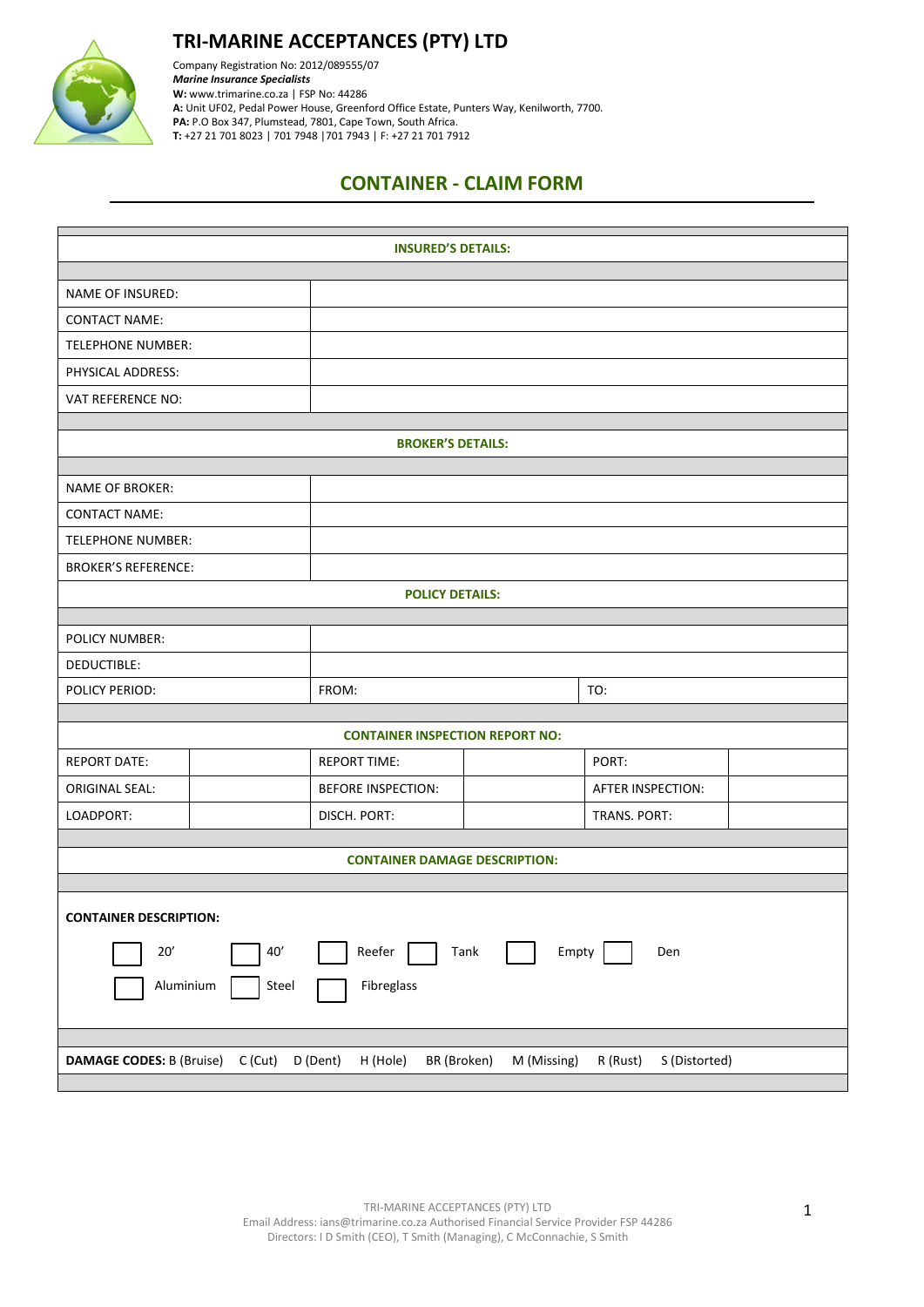

# **TRI-MARINE ACCEPTANCES (PTY) LTD**

Company Registration No: 2012/089555/07 *Marine Insurance Specialists*  **W:** [www.trimarine.co.za](http://www.trimarine.co.za/) | FSP No: 44286 **A:** Unit UF02, Pedal Power House, Greenford Office Estate, Punters Way, Kenilworth, 7700. **PA:** P.O Box 347, Plumstead, 7801, Cape Town, South Africa. **T:** +27 21 701 8023 | 701 7948 |701 7943 | F: +27 21 701 7912

|                                |                           | 14. Door Gasket            |                |    |  |  |  |
|--------------------------------|---------------------------|----------------------------|----------------|----|--|--|--|
| 1.                             | <b>Corner Filling</b>     | 15. Locking Bar            |                |    |  |  |  |
| 2.                             | Font Top Rail             | 16. Locking Bar Retainer   |                |    |  |  |  |
| 3.                             | <b>Bottom End Rail</b>    | 17. Rear Bottom Rail       |                |    |  |  |  |
| Tunnel<br>4.                   |                           | 18. Side Rail              |                |    |  |  |  |
| 5.                             | <b>Cross Members</b>      | 19. Door Holdback          | ᅨ              | 4  |  |  |  |
| Left Side<br>6.                |                           |                            |                |    |  |  |  |
|                                |                           | 20. Locking Bar Handle     |                |    |  |  |  |
| 7.                             | Front Side                | 21. Corner Post            |                | 10 |  |  |  |
| 8.                             | Top Side Rail             | 22. Right Side             |                | 12 |  |  |  |
| 9.                             | <b>Tarp Tiedown Rings</b> | 23. Open Top Tarpauling    |                |    |  |  |  |
| 10. Corner Post                |                           | 24. Locking Bar Keeper     | $21 -$<br>23   |    |  |  |  |
| 11. Side Post                  |                           |                            |                |    |  |  |  |
| 12. Fork Pockets               |                           |                            | 13<br>14       | 22 |  |  |  |
| 13. Hinges                     |                           |                            | 15<br>æ<br>æ   | 20 |  |  |  |
|                                |                           |                            | 16<br>$\infty$ |    |  |  |  |
|                                |                           |                            | 17             |    |  |  |  |
|                                |                           |                            |                |    |  |  |  |
|                                |                           |                            |                |    |  |  |  |
|                                |                           |                            |                |    |  |  |  |
|                                |                           |                            |                |    |  |  |  |
|                                |                           |                            |                |    |  |  |  |
|                                |                           | <b>REMARKS:</b>            |                |    |  |  |  |
| <b>Container Manufactured:</b> |                           |                            |                |    |  |  |  |
| Light Test:                    |                           |                            |                |    |  |  |  |
| Silver Nitrate Test:           |                           |                            |                |    |  |  |  |
| Cargo:                         |                           | Quantity Manifested/Found: |                |    |  |  |  |
| Stowage:                       |                           | Packaging:                 |                |    |  |  |  |
| <b>INSPECTED BY:</b>           |                           |                            | DATE:          |    |  |  |  |
| SIGNATURE:                     |                           |                            | TIME:          |    |  |  |  |
| <b>DECLARATION AND CONSENT</b> |                           |                            |                |    |  |  |  |
|                                |                           |                            |                |    |  |  |  |